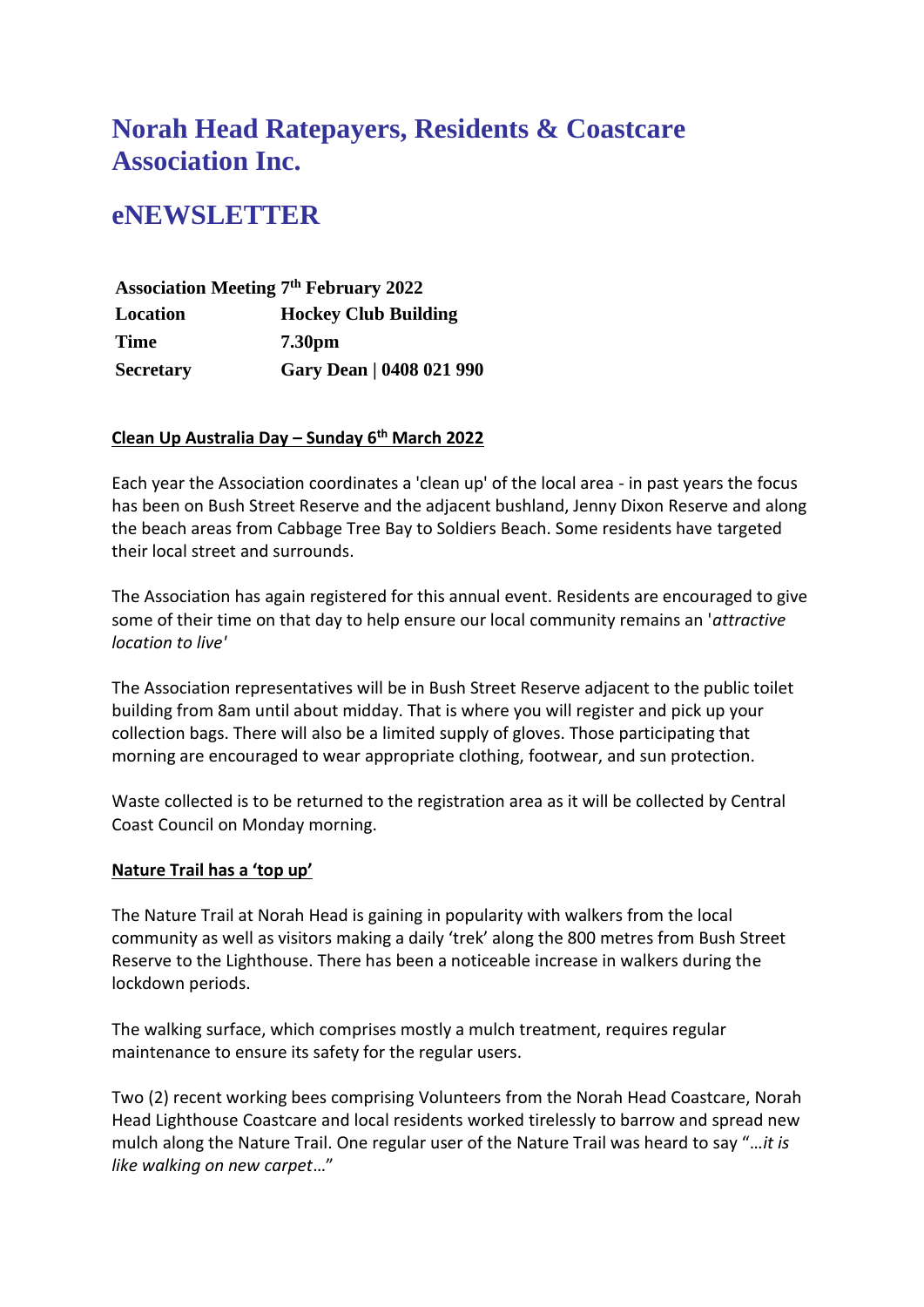A huge **THANK YOU** to all those Volunteers who participated on those days – they know who they are, and their individual help is greatly appreciated by the Association and the 'walkers'.

#### **Local character – Toukley, Canton Beach, Noraville and Norah Head**

### The following has been copied from the Central Coast Council Website

"Central Coast Council is inviting the community to provide their feedback on what makes up the unique character of Toukley, Canton Beach, Noraville and Norah Head, as part of developing local character statements for these suburbs.

Local character statements are being developed by Council in line with NSW Department of Planning, Industry and Environment guidelines and will be incorporated into local development controls.

As Toukley, Canton Beach, Noraville, and Norah Head continue to grow and evolve, Council wants to ensure local character remains at the forefront of any planning decisions and that the community is represented in the decision-making process. The information collected during the consultation period will directly contribute to the development of local character statements which will influence future planning decisions.

#### Have your say

This is a unique opportunity to shape your local area by telling Council what you like, value and what can be improved. All feedback will be considered, and community preferences will be integral to the writing of the local character statements for the Toukley Social Planning District.

You are invited to:

• *Complete the survey* 

Printed surveys are also available at Toukley Library and other local venues. The survey closes at 5pm, Wednesday 9 February 2022.

• *Chat with us* at a roaming pop up, we'll be at:

Toukley Village Green and Coles from 9am-12pm Main Road, Toukley, and Toukley Library from 1pm-4pm Saturday 5 February 2022 or

## *Young Street Reserve, Norah Head from 9am-12pm Soldiers Beach Surf Live Saving Club from 1pm-4pm Sunday 6 February 2022*

• *Register to attend a focus group*